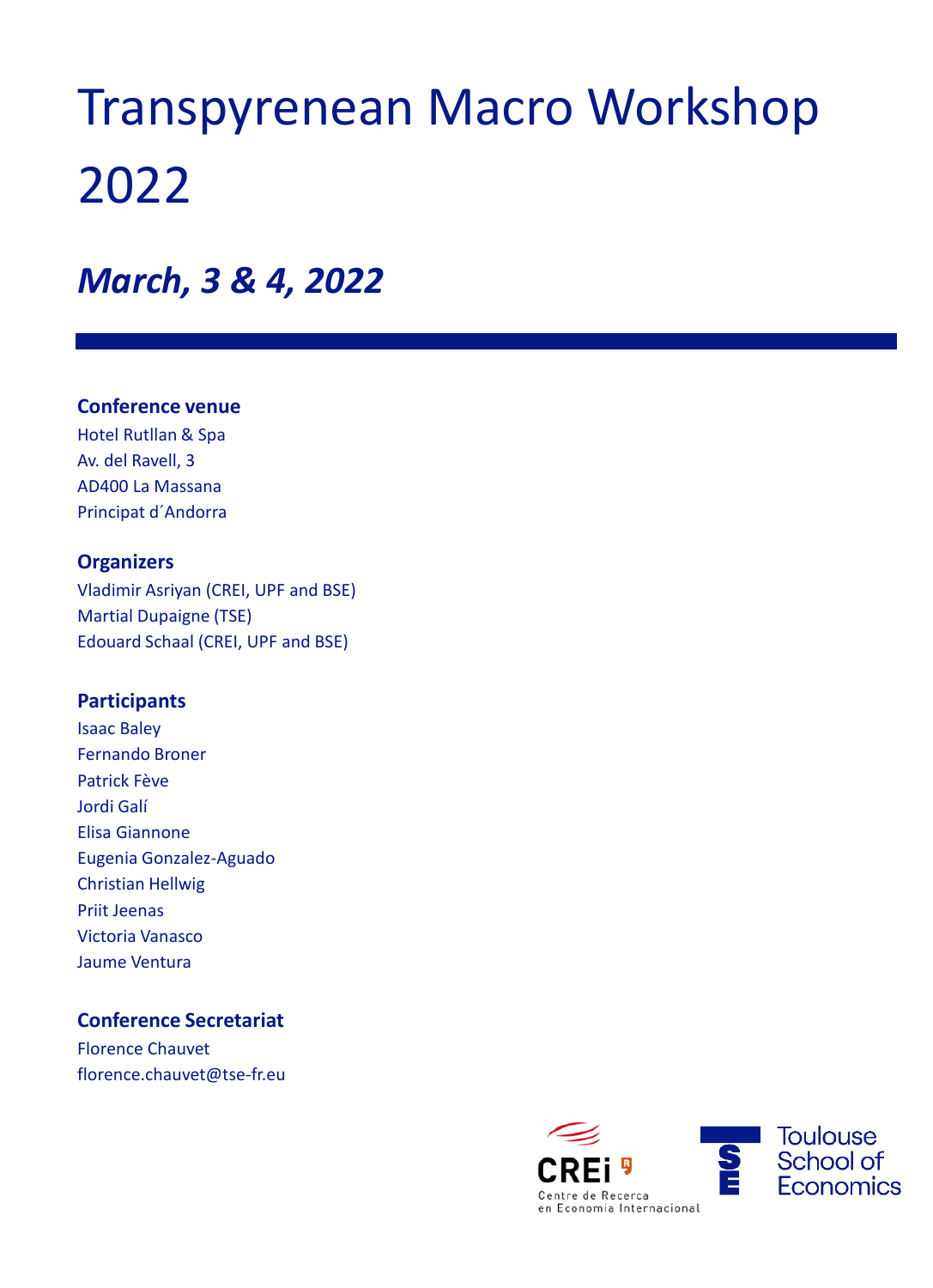#### **Thursday, March 3**

#### **4:00 – 6:00 pm: Session 1 – Chair Jaume Ventura**

**Jordi Galí** (CREI, UPF and BSE)

"Monetary Policy and Endogenous Financial Crises " with Frederic Boissay (BIS), Fabrice Collard (TSE) and Cristina Manea (Deutsche Bundesbank)

#### **Christian Hellwig** (TSE)

"A Fair Day's Pay for a Fair Day's Work: Optimal Tax Design as Redistributional Arbitrage" with Nicolas Werquin **(**Federal Reserve Bank of Chicago and TSE)

**6:00 – 6:30 pm:** *Coffee Break*

**6:30 - 8:30 pm: Session 2 – Chair Fernando Broner**

**Vladimir Asriyan** (CREI, UPF and BSE) "Financial Globalization and Market Power " with Alberto Martin (CREI, UPF and BSE) and Jaume Ventura (CREI, UPF and BSE)

**Patrick Feve** (TSE),"Dynamic identification in VARs" , with A. Guay, P. Beaudry, F. Collard and F. Portier

**Isaac Baley** (CREI, UPF and BSE) '' The Macroeconomics of Partial Irreversibility'' with Andres Blanco (U Michigan).

**8:30 pm:** *Dinner*

### **Friday, March 4**

**4:00 – 6:00 pm: Session 3 – Isaac Bailey**

**Eugenia Gonzalez-Aguado** (TSE) "Labor mobility over the business cycle"

**Priit Jeenas** (UPF, CREI and BSE) "Q- Monetary Transmission" with R. Lagos (NYU)

#### **6:00 – 6:30 pm:** *Coffee Break*

**6:30 - 8:30 pm: Session 4 – Victoria Vanasco**

**Elisa Gianonne** (CREI and BSE) "Consumption Segregation" with Corina Boar (NYU)

**Martial Dupaigne** (UM3 and TSE) "Analytics of government investment multipliers" With Patrick Fève (TSE), Pablo Garcia (BCL), Alban Moura (BCL) and Olivier Pierrard (BCL)